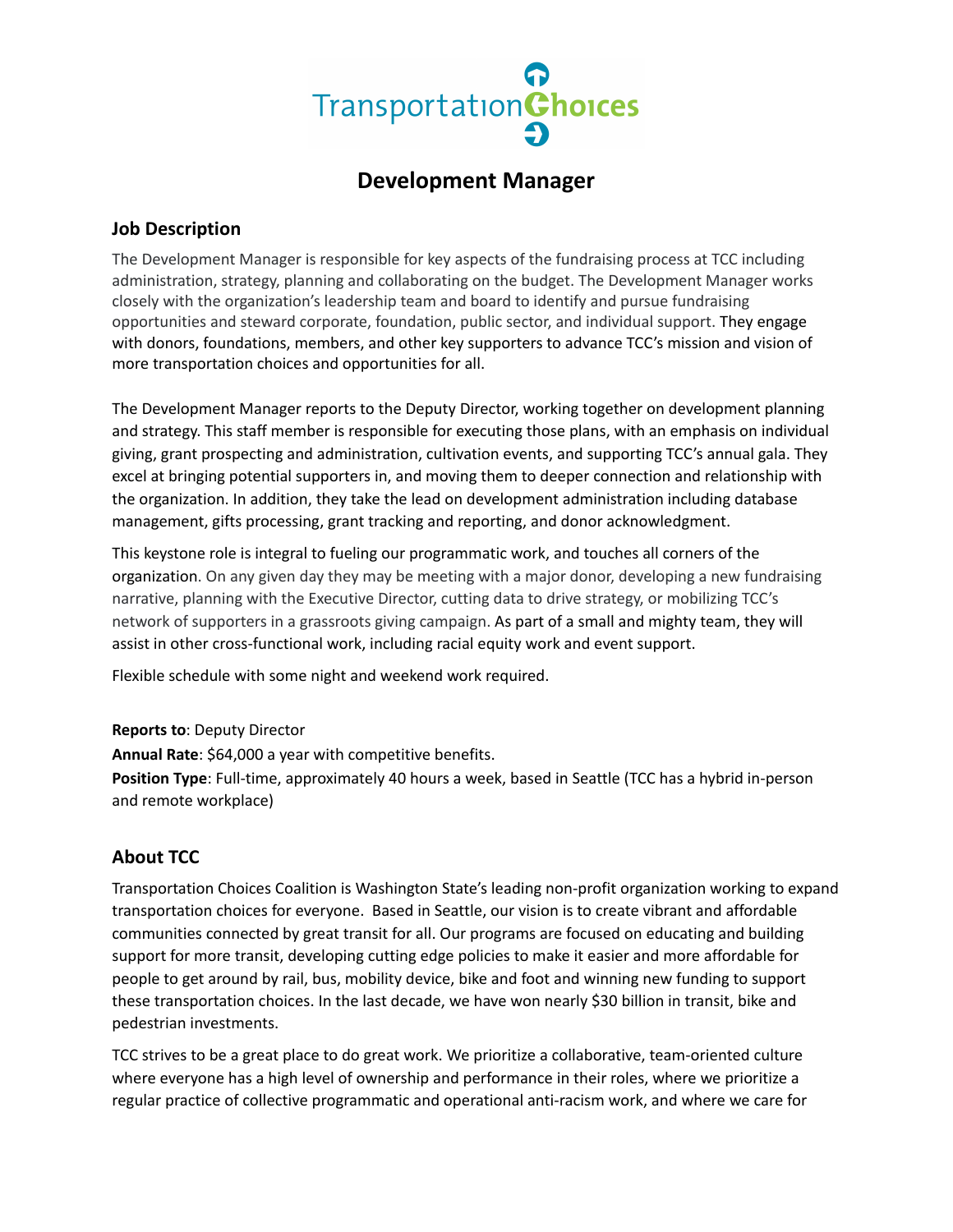

ourselves, each other, and our community.

# **Key Responsibilities**

#### *Individual Giving - 35%*

- Steward and implement plans to increase the size of TCC's individual giving pool and pipeline.
- Develop a plan to increase the size of TCC's major donor pool, and work with the Executive Director and Board to implement.
- Maintain individual giving relationships.
- Grow and manage monthly donor program and workplace giving, Earthshare membership, tabling and represent TCC at charity drives.
- Writing appeals, funder updates, tracking performance.

#### *Department Planning, Database Management & Administration - 20%*

- Manage database, run reports, and maintain accurate records in Little Green Light.
- Oversee strategy, budgeting, planning, and tracking for TCC's fundraising program across our revenue streams.
- Creating standard operating procedures and other necessary materials for department functions.
- Maintaining accurate records and folder hierarchy for fundraising.
- Process gifts, acknowledgements and thank you letters.
- Annual records reconciliation with accounting books.

#### *Event Management & Sponsorship - 20%*

- Work with the Events Specialist to produce TCC's annual fundraising event.
- Lead audience development, giving strategy, tracking attendance, committee management, communications plan, speech coaching, logistics, and other annual event work streams.
- Plan and coordinate a major donor cultivation event program. Assist with education events.
- Solicit in-kind donations for Ride Transit Month and annual event silent auction.
- Secure sponsorships for Ride Transit Month, Transit Trivia, Transit Talks and End of Year party.
- Manage and track annual event solicitations.
- Participate in TCC's internal Event committee.

#### *Grant Tracking & Management - 15%*

- Prospecting, identifying, vetting, and reaching out to potential new grantors.
- Tracking deadlines and reporting requirements.
- Updating grant budgeting spreadsheet to track program grant projects.
- Project management of submission processes; sometimes lead on grant reporting.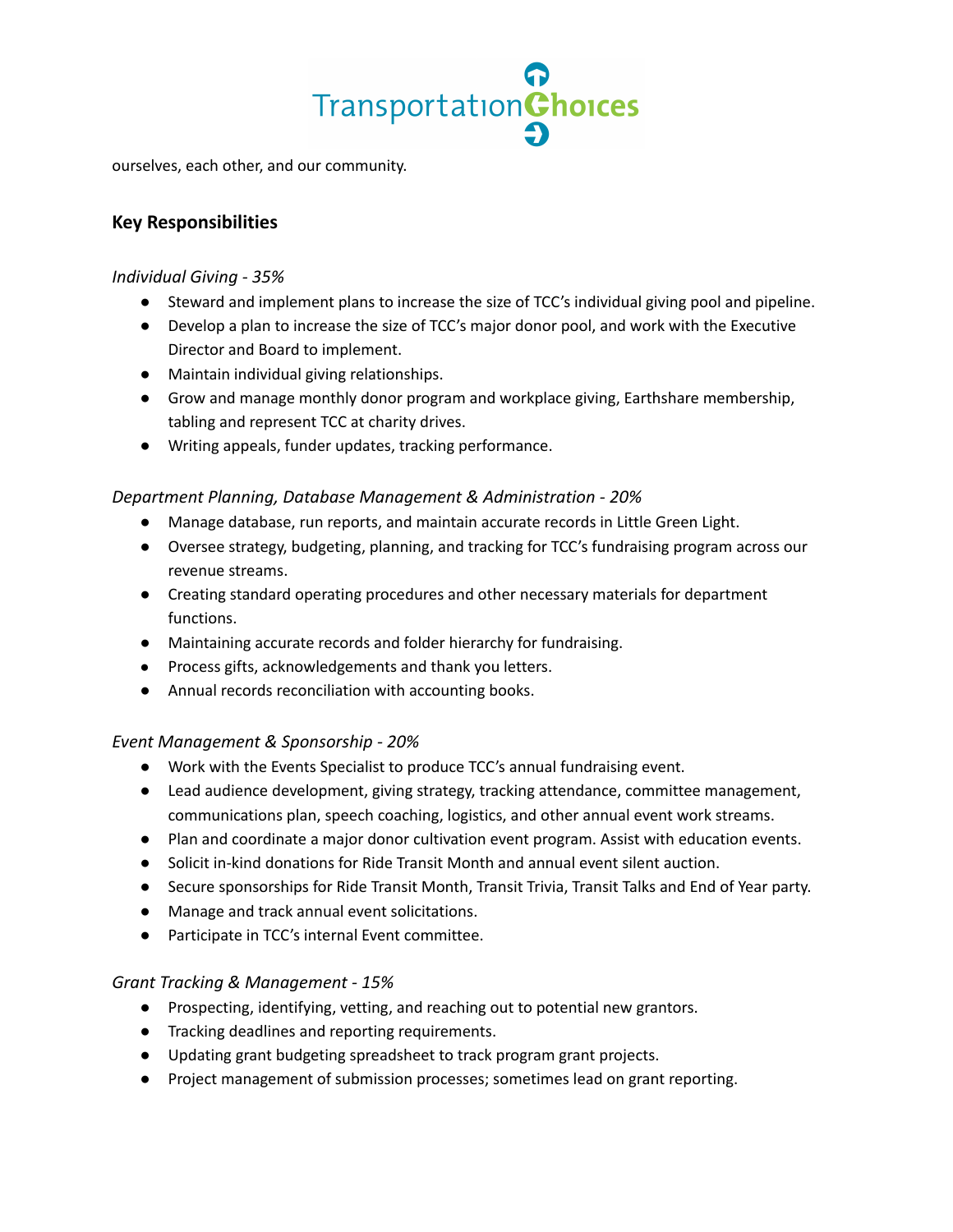

#### *Racial Equity Action Plan - 5%*

- Participate in staff development and trainings.
- Apply Racial Equity Action Plan to Advocacy work plan.

#### *Internal planning and cross-functional support - 5%*

- Produce an annual work plan with metrics tied to overall organizational goals.
- Participate in team check-ins, weekly staff meetings, and planning and support for TCC events.
- Support grant writing and reporting regarding advocacy activities.
- Pursue professional development opportunities that advance skills for the role.

#### Primary Qualifications

- 3-5 years experience in fundraising or sales experience, ideally in a nonprofit environment.
- A strong commitment to racial equity and anti-racism, and continuous learning; ability to center and advocate for racial equity within fundraising systems.
- Strong writing, editing, public presentation and communication skills.
- Strong project management skills, and the ability to prioritize, manage and coordinate multiple tasks, sometimes in a fast-paced, evolving, and political environment.
- Proven track record of relationship building with donors; enthusiasm for building relationships.
- Strong interpersonal skills and comfort interacting with donors, partners, and new friends of the organization.
- Excellent database management skills; experience with platforms including Little Green Light a plus.
- Experience planning, producing, and managing events to increase donor engagement and giving.
- Experience managing a department budget, reading financial reports, and coordinating revenue and development plans with overall organizational budget.
- An energetic, flexible, collaborative, supportive, and proactive approach to work.
- Willingness to work occasional evenings and weekends.

#### Secondary Qualifications

- Familiarity and interest in transportation policy or related issues.
- Lived experience without a car; using transit as a primary mode of transportation or transit dependent.

#### The successful candidate will

● **Manage a high volume of work with excellence:** Has, or can create, a system for keeping tasks from slipping through the cracks. Able to juggle competing demands and prioritize without sacrificing quality. Plans backwards to make deadlines. Asks for help when needed. Acknowledges mistakes and turns them into learning opportunities. Has a track record of leaving things better than they found them.